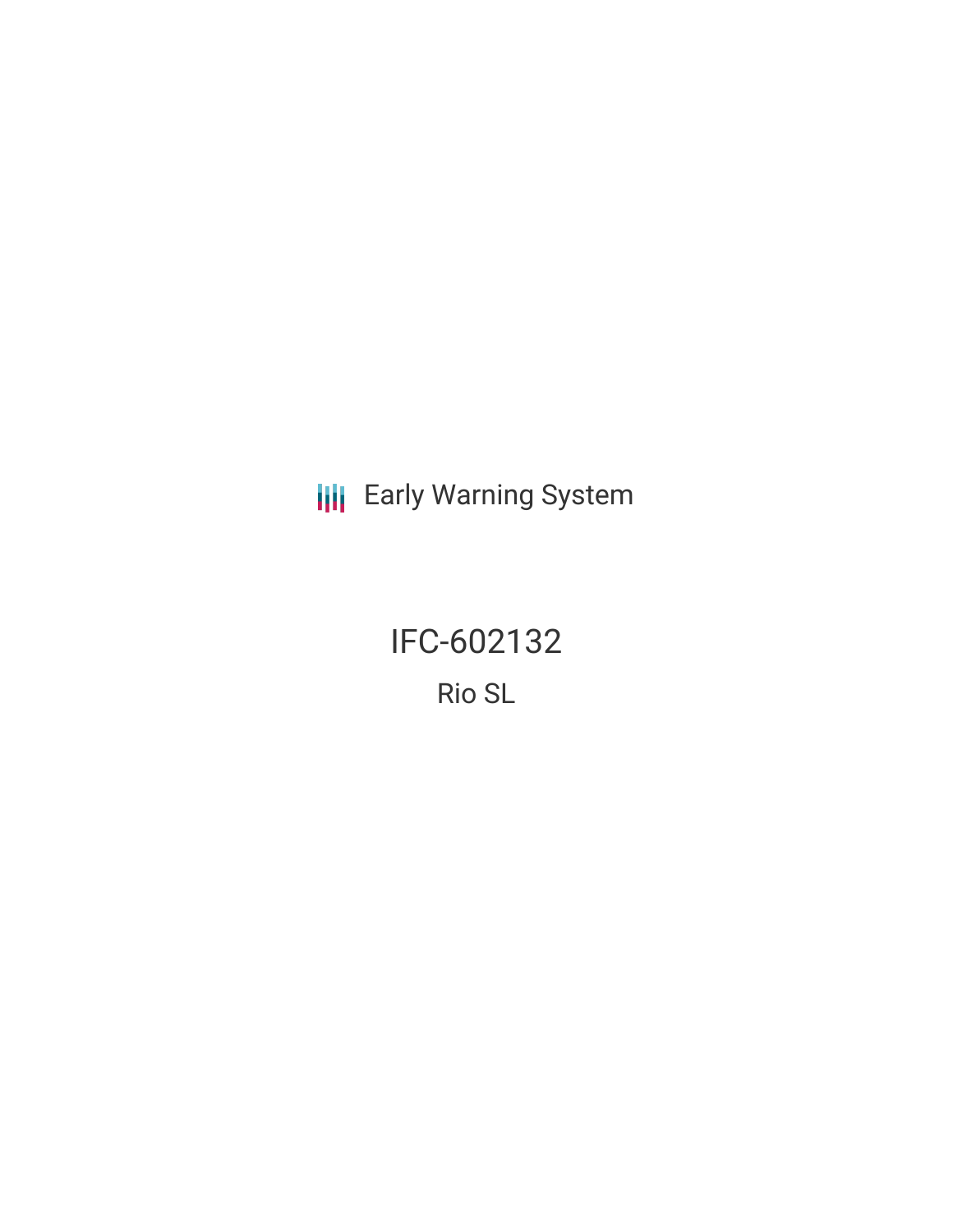## **Quick Facts**

| <b>Countries</b>              | Brazil                                  |
|-------------------------------|-----------------------------------------|
| <b>Specific Location</b>      | Rio de Janeiro                          |
| <b>Financial Institutions</b> | International Finance Corporation (IFC) |
| <b>Status</b>                 | Approved                                |
| <b>Bank Risk Rating</b>       | U                                       |
| <b>Voting Date</b>            | 2017-05-10                              |
| <b>Borrower</b>               | Municipality of Rio de Janeiro          |
| <b>Sectors</b>                | Construction, Energy                    |
| <b>Project Cost (USD)</b>     | \$1.80 million                          |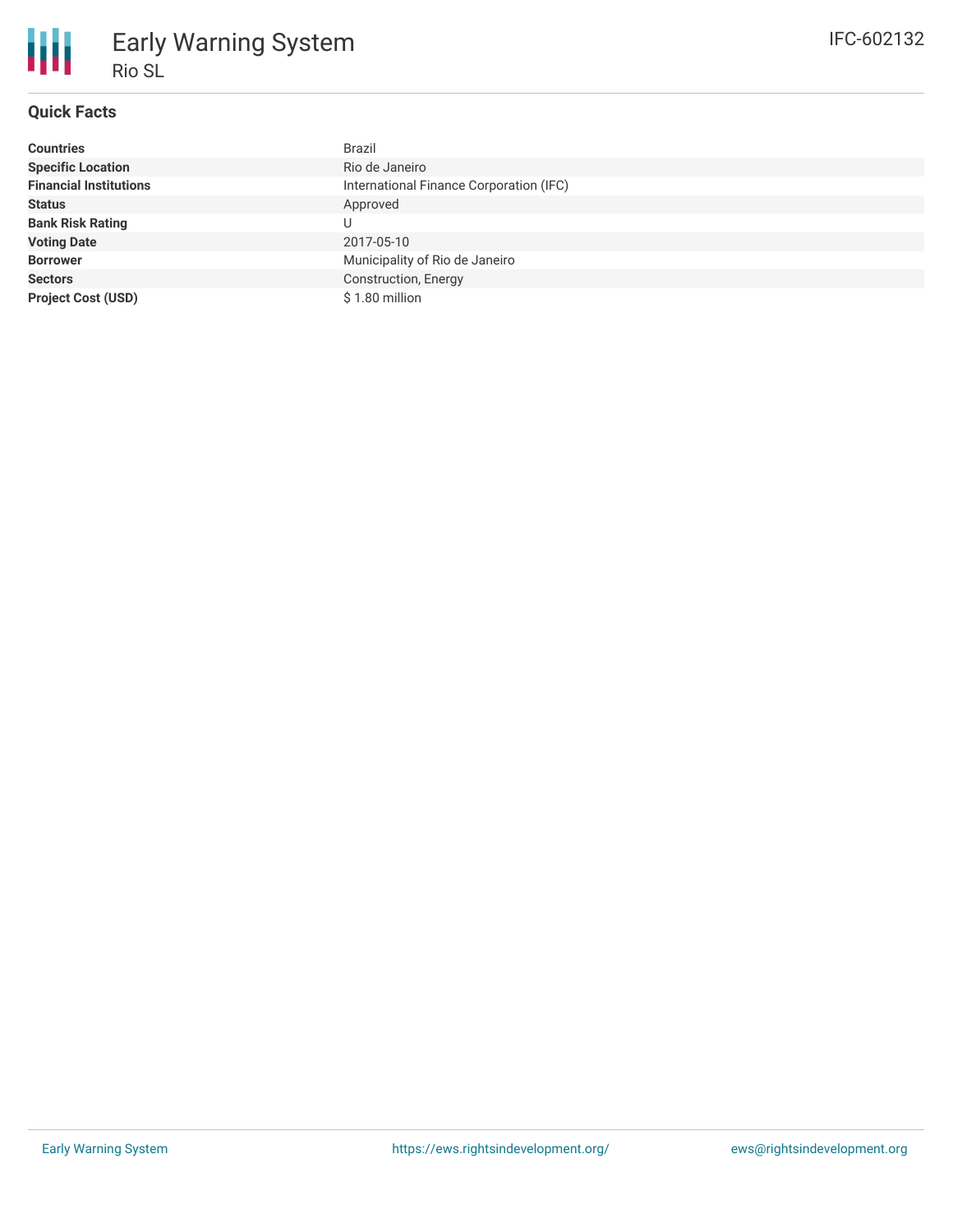

## **Project Description**

IFC will work with the Municipality of Rio de Janeiro to design a PPP to modernize the city's street lighting, reduce power consumption, and provide more energy efficient and better lit streets for the people of Rio.

According to the bank, this project is expected to (i) help reduce Rio's electricity consumption and CO2 emissions through the use of energy efficient lights and advance street lighting management systems; (ii) expand street lighting services to underserved communities in the city; (iii) reduce safety risks related to poorly lit streets; (iv) improve lighting quality; and (v) lower the frequency of lighting interruptions.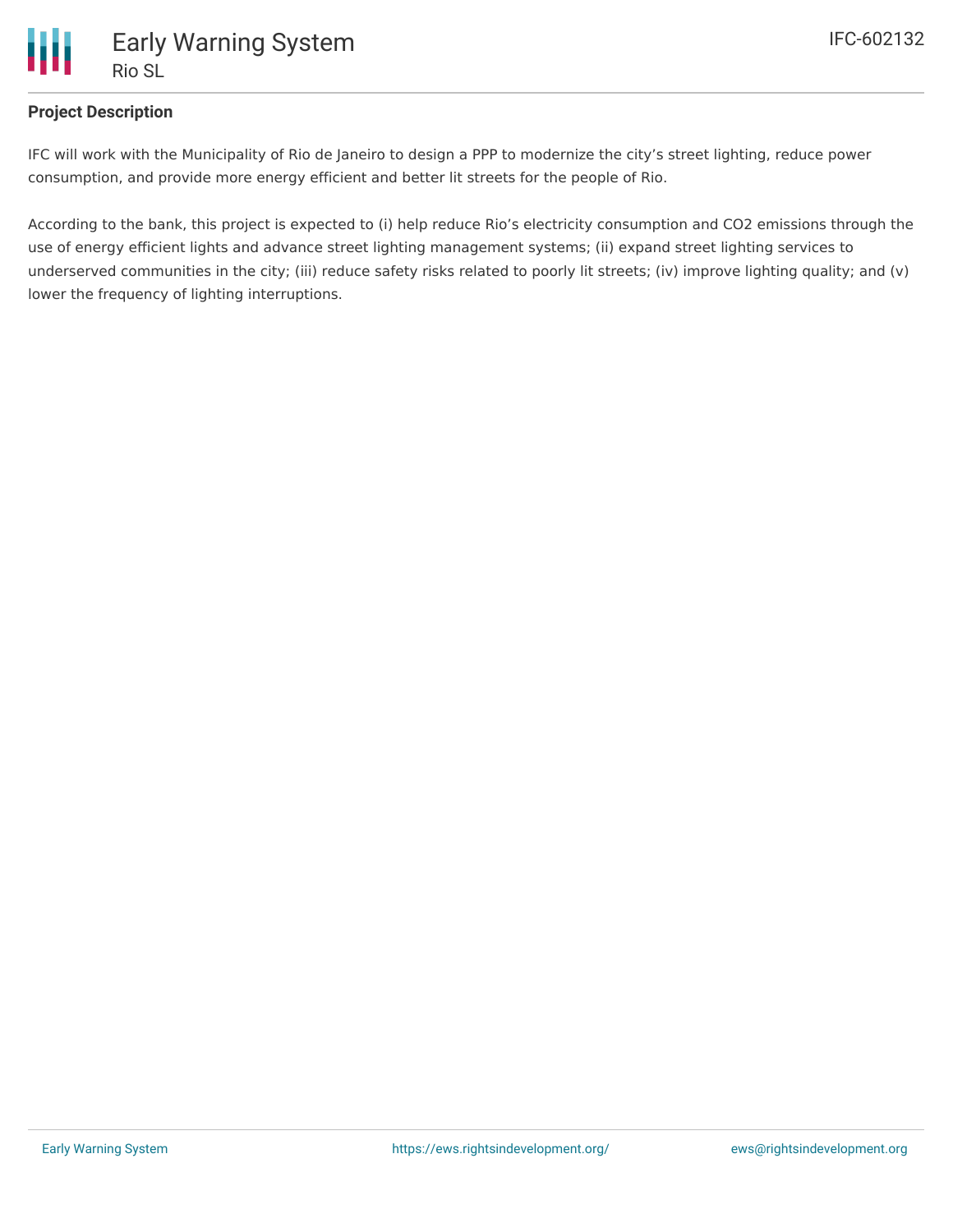

## **Investment Description**

• International Finance Corporation (IFC)